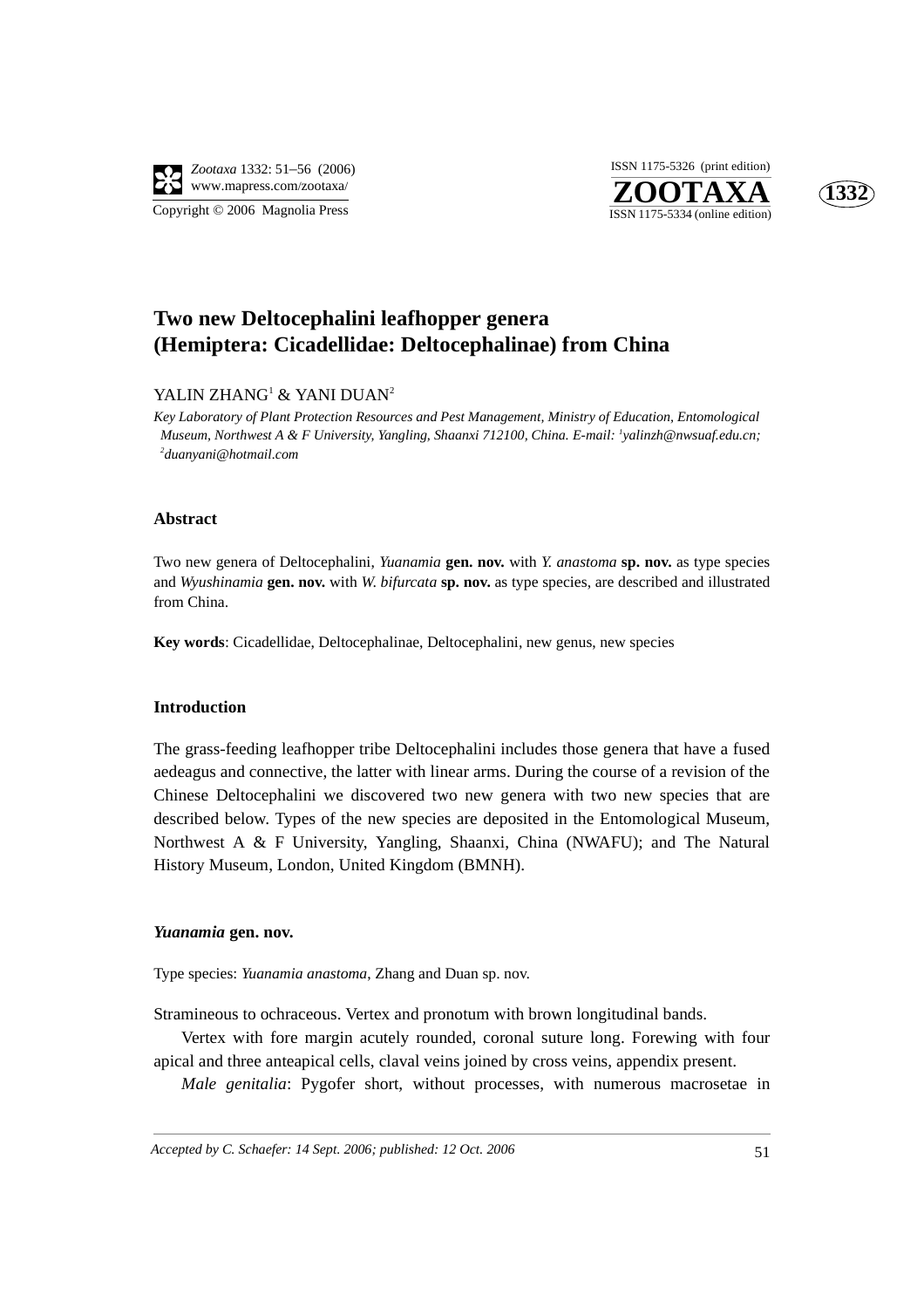**1332**

**ZOOTAXA** posteroventral region. Valve and subgenital plates fused, subgenital plate with a uniseriate row of marginal macrosetae. Style with long articulatory arm, preapical lobe angled, apical process digitate. Connective linear, fused to aedeagus. Aedeagal shaft elongate, slender, apex forked in dorsal aspect.

#### *Remarks*

This genus is similar to *Peitouellus* Vilbaste (1969) and *Miradeltophus* Dash & Viraktamath (1995) in having a fused valve and subgenital plates and very elongate aedeagal shaft. It differs from the former in lacking an articulated apical section of the aedeagal shaft, and from the latter in having bifurcate apex rather than two apical aedeagal processes.

#### *Etymology*

The generic name is to be treated as an arbitrary combination of letters; gender feminine.

## *Yuanamia anastoma* **Zhang and Duan sp. nov.**

Figs. 1–8

Vertex with a dark brown oblique band on each side of median line near and parallel to anterior margin, posterior to band another, orange or brown, longitudinal band on disc, between eye and midline, extending posteriorly to middle of lateral margin of scutellum; eyes brown, ocelli semitransparent; clypeus with fuscous arcs. Pronotum stramineous with four longitudinal bands in addition to the longitudinal bands originating from vertex, faint orange or brown, and a brown medial longitudinal line from anterior margin of pronotum to apex of scutellum. Scutellum stramineous. Legs marked with brown. Forewings stramineous or brown, cells bordered with brown, veins paler.

Vertex slightly longer than next to eye, coronal suture nearly 3/4 of vertex, ocellus separated from eye by less than ocellus' own diameter; clypellus with sides parallel. Pronotum nearly as long as vertex. Scutellum slightly shorter than vertex. Forewing macropterous, outer anteapical cell more than 1/2 length of central anteapical cell, latter non-constricted, inner anteapical cell open basally, claval veins joined at one or two points.

Sternal apodemes at base of abdomen truncate apically.

*Male genitalia*: Pygofer side parallelogram-like. Valve, subgenital plates fused forming subtriangular plate with apical thirdfree. Style apical process twisted. Aedeagal shaft nearly twice length of connective, slightly curved dorsally in lateral view, gonopore near base of fork, on dorsal margin.

*Female genitalia:* Hind margin of seventh sternum of female with V-shape median notch.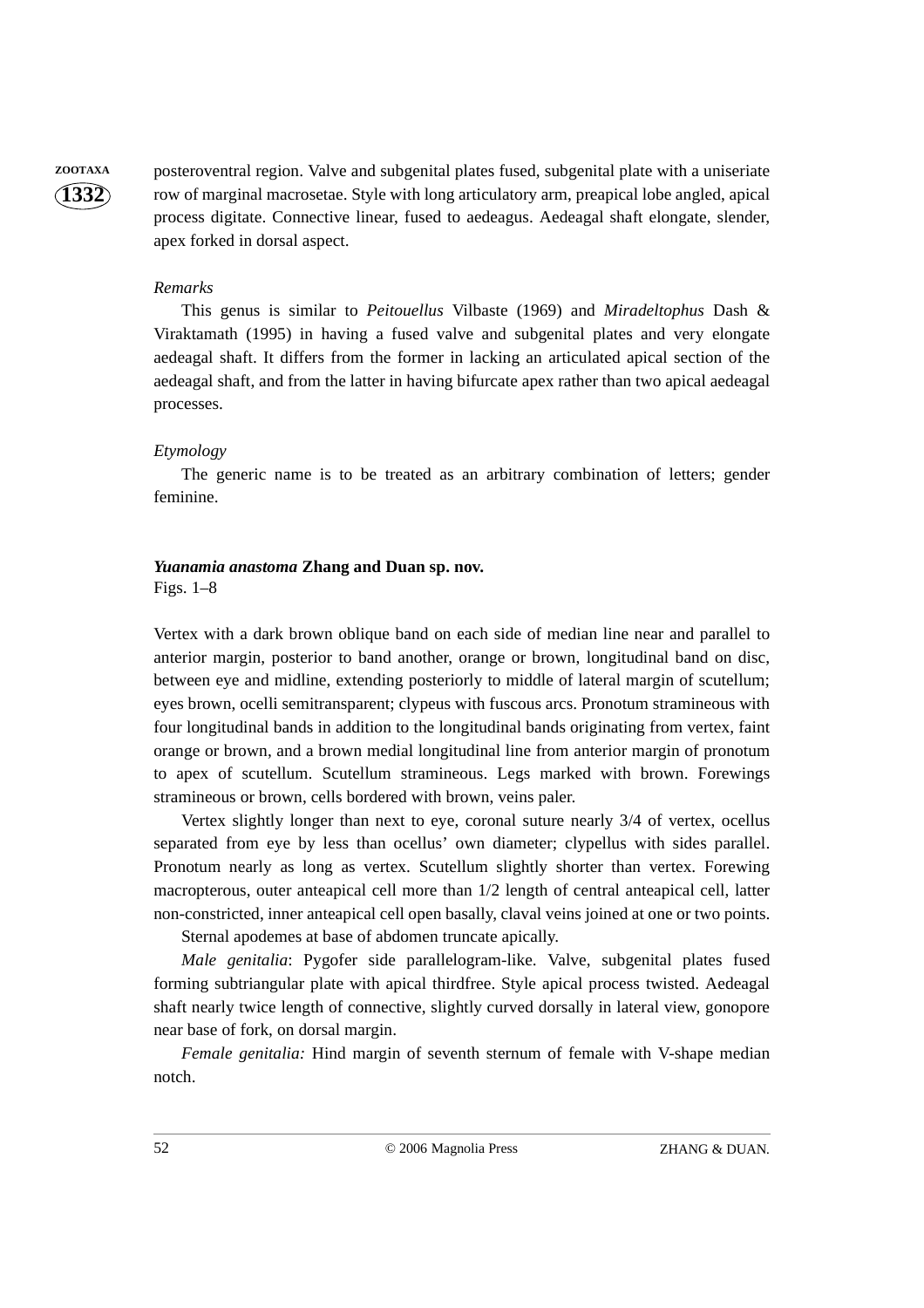

**FIGURES 1–8.** *Yuanamia anastoma* **sp. nov.** 1, male pygofer, lateral view; 2, style, dorsal view; 3, fore wing; 4, head and thorax, dorsal view; 5, male sternal apodemes at base of abdomen; 6, fused valve and subgenital plates; 7, 8, connective and aedeagus, dorsal and lateral view respectively.

## *Measurement*

Male.-Length (including tegmen): 3.9-4.0mm; Female.-Length (including tegmen): 3.9-4.0mm.

## *Material examined*

Holotype o', China: Yunnan Prov., Yuanmou Country, Laochengxiang Countryside, 1,290m, 9 August 2005, coll. Yang Meixia (NWAFU). Paratypes: China, Yunnan Prov., Yuanmou Country:  $1\sigma$ ,  $2\frac{9}{9}$ , same date as holotype (NWAFU);  $1\frac{9}{9}$ , Laochengxiang Countryside, Maoyicun Village, 29 March 2005, Li Qingyuan (NWAFU); 1%, Mazhen Town, Yuelongcun Village, 27 May 2005, coll. Li Qiao (NWAFU); 1º, Mazhen Town, Yuelongcun Village, 25 July 2005, coll. Li Qiao (BMNH); 1%, Mazhen Town, Yuelongcun Village, 24 November 2005, coll. Guo Xiao. (BMNH)Remarks

**1332 ZOOTAXA**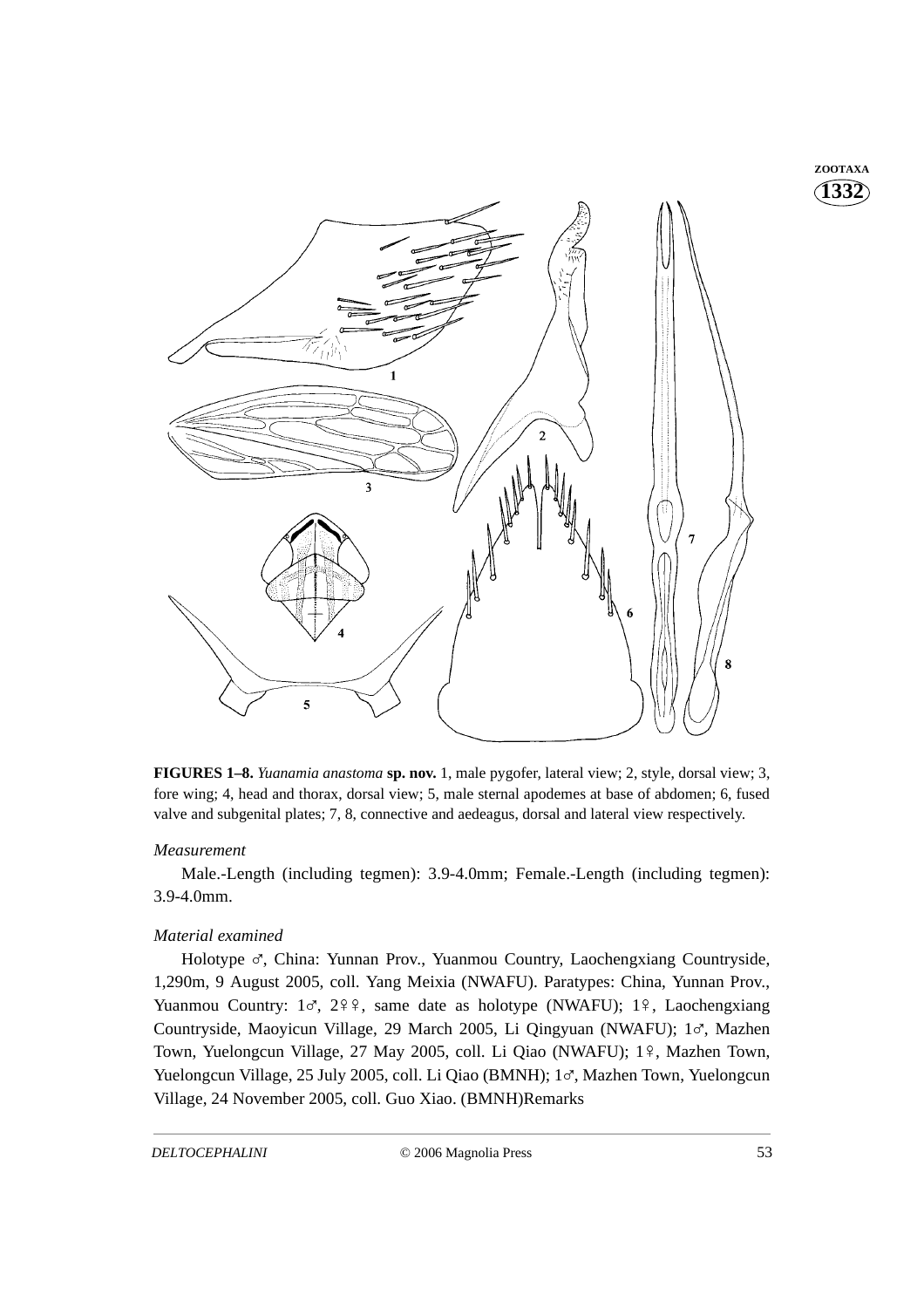**ZOOTAXA** Externally this species resembles some species of *Deltocephalus* from China but differs in having a fused valve and subgenital plates.

## *Etymology*

Named for the joined veins of the forewing clavus.

## *Host*

**1332**

*Lindera glauca* (Lauraceae); *Eucalyptus spp* (Myrtaceae); *Dodonaea viscose* (Sapindaceae); *Vitex negundo* (Verbenaceae); *Acacia farnesiana* (Mimosaceae).

#### *Wyushinamia* **gen. nov.**

Type species: *Wyushinamia bifurcata,* Zhang and Duan **sp. nov.** 

Stramineous to brown. Pronotum with brown longitudinal stripes.

Vertex with fore margin acutely rounded. Forewing with four apical and three anteapical cells, appendix present.

*Male genitalia*: Pygofer very elongate, without processes, with numerous macrosetae on posteroventral region. Subgenital plate very elongate with uniseriate row of marginal macrosetae. Style with articulatory arm very long, preapical lobe short, apical process short, curved laterally. Connective linear, fused to aedeagus. Aedeagal shaft elongate, slender, apex bifurcate in dorsal aspect.

#### *Remark*

This genus is similar to *Polyamia* DeLong but the fore wing lacks extra cross veins, the aedeagal shaft is cylindrical, and the subgenital plate has several macrosetae. In *Polyamia* the fore wing has extra cross veins, the subgenital plate has only 4-5 macrosetae, and the shaft is flat to troughlike (see Sinada & Blocker, 1994).

## *Etymology*

The generic name is an arbitrary combination of letters; gender feminine.

#### *Wyushinamia bifurcata* **Zhang and Duan sp. nov.**

Figs. 9–16

Vertex light yellow with six small dark brown marks on anterior margin, and brown longitudinal band midway between midline and eye extending to posterior margin of pronotum; eyes dark, ocelli light yellow; clypeus with fuscous arcs. Pronotum light yellow with six brown longitudinal stripes including the two middle ones from vertex. Scutellum stramineous. Legs marked with brown. Forewings stramineous or brown, cells bordered with brown, veins paler.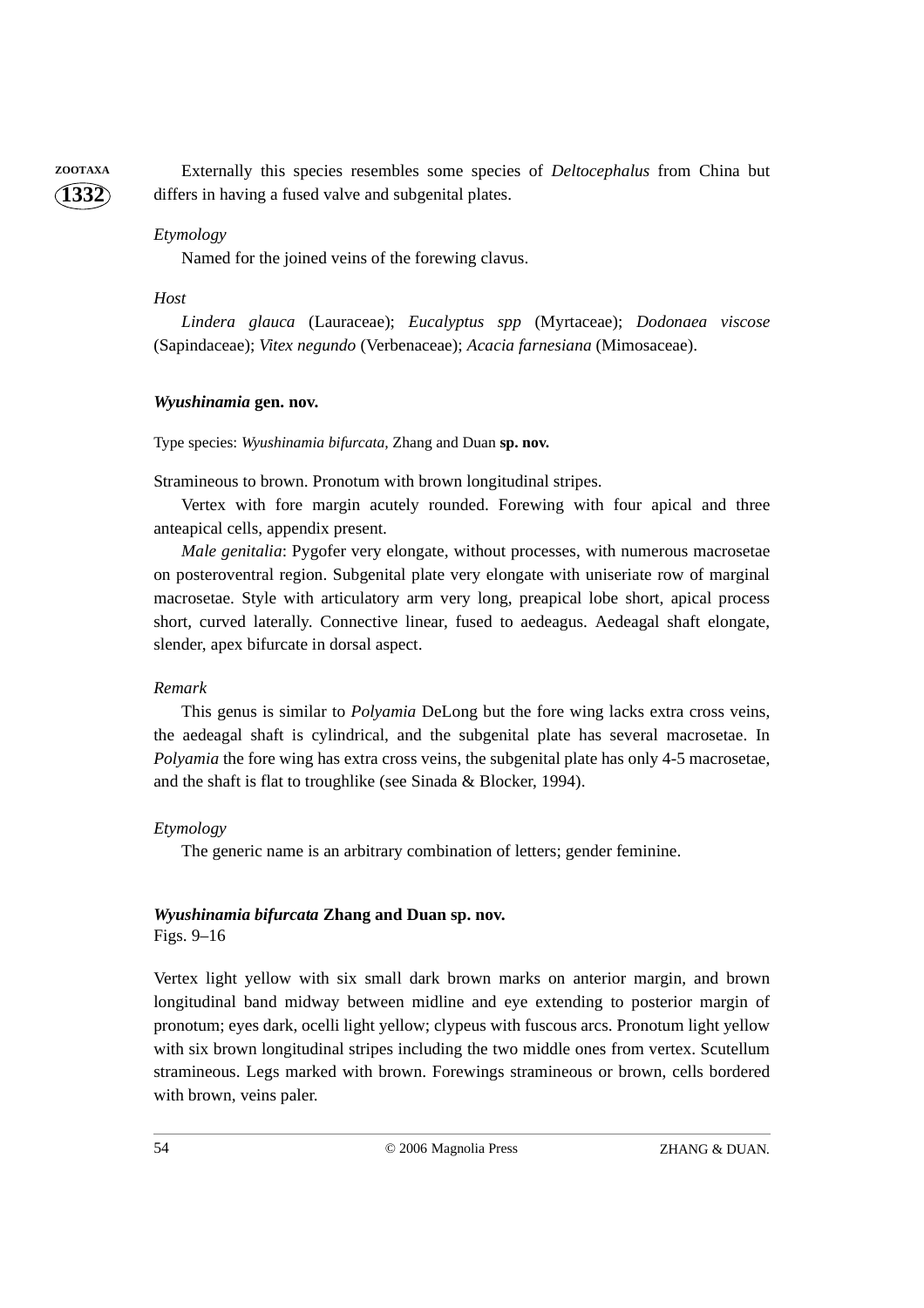**1332 ZOOTAXA**



**FIGURES 9–16.** *Wyushinamia bifurcata* **sp. nov.** 9, 10, connective and aedeagus, dorsal and lateral view respectively; 11**,** head and thorax, dorsal view; 12, valve, ventral view; 13, male pygofer, lateral view; 14, fore wing; 15, style, dorsal view; 16, subgenital plates, ventral view.

Vertex convex, nearly as long as next to eye, ocellus separated from eye by less than ocellus' diameter; apex of clypellus tapered. Pronotum nearly as long as vertex. Scutellum slightly shorter than vertex. Forewing macropterous, outer anteapical cell more than 1/2 central anteapical cell, central anteapical cell constricted, inner anteapical cell open basally, veins conspicuous, discal cell near costal area and with a cross vein.